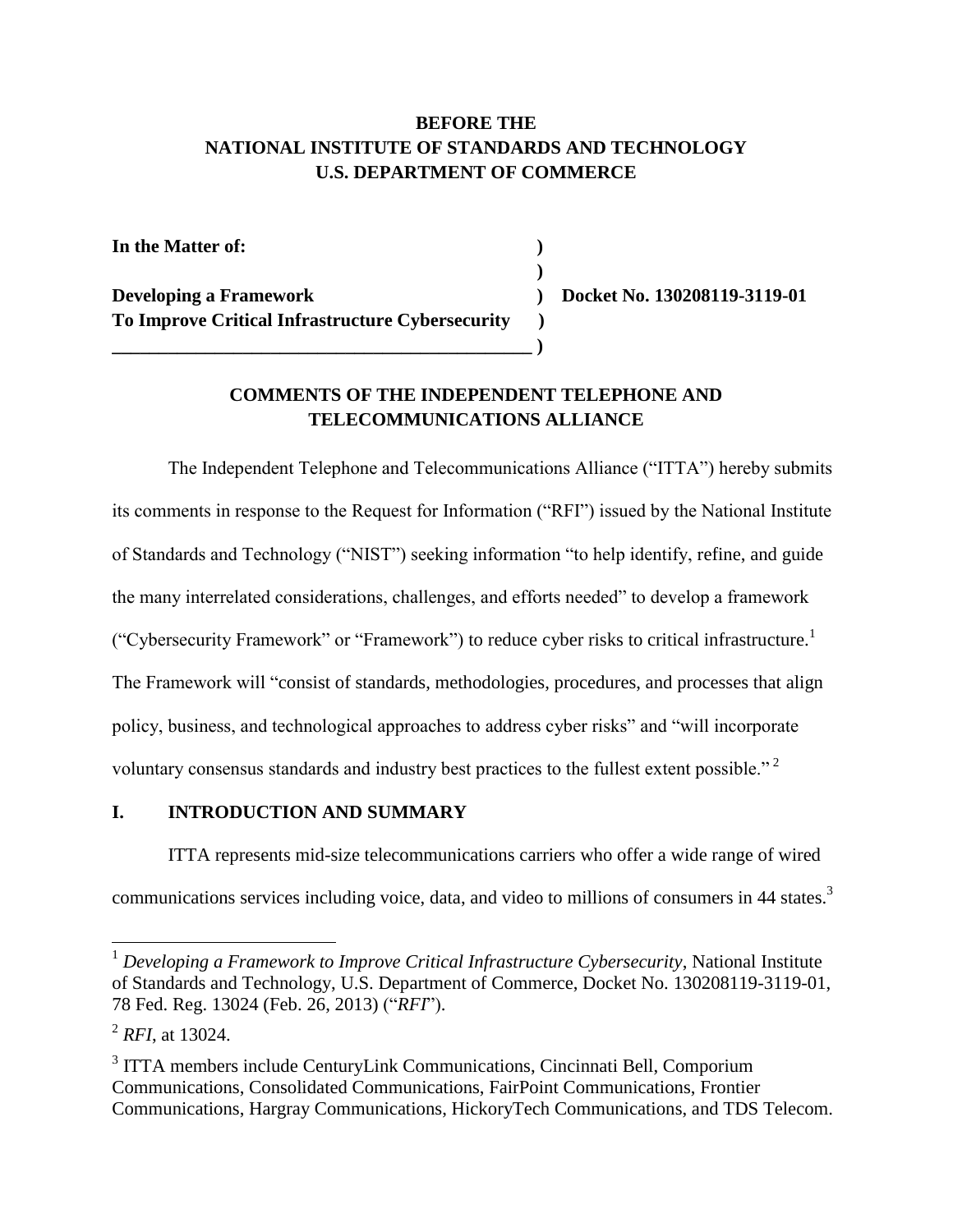In addition to residential and small business communications services, ITTA members provide high-capacity data connections and transport to a variety of entities including local and federal government agencies, private financial services institutions, investor-owned utility providers, healthcare providers, and numerous others who depend daily on the reliability and security of ITTA members' landline communications networks.

ITTA recognizes the challenges that face policymakers as they develop our country's policy to protect against cyber threats. ITTA member companies acknowledge that the threat of a cyber-attack crippling our economy and having a devastating effect on the health and security of our country is demonstrable, and they have responded by investing tens of millions of dollars annually to secure their networks from physical and cyber threats. Effective cybersecurity requires coordination among many different government agencies and, importantly, the expertise and experience of various private industry sectors including the communications industry represented by ITTA.

The communications industry is constantly evolving and many of the laws governing various aspects of the industry were arguably obsolete the day after the bills containing them were signed into law. In fact, some of the laws governing the communications industry today are actually hurting investment, competition, and innovation. Given the reality that the communications industry is in a constant state of innovation and change that is largely being driven by consumers' demand for more robust services, including additional security protection platforms, when developing a Cybersecurity Framework, policymakers should resist attempts to apply mandatory standards and a "one-size-fits-all" approach toward protecting and advancing the safety of the country's communications networks. In addition, the Cybersecurity Framework should make clear that nothing in it is intended to suggest an expansion of the existing statutory

2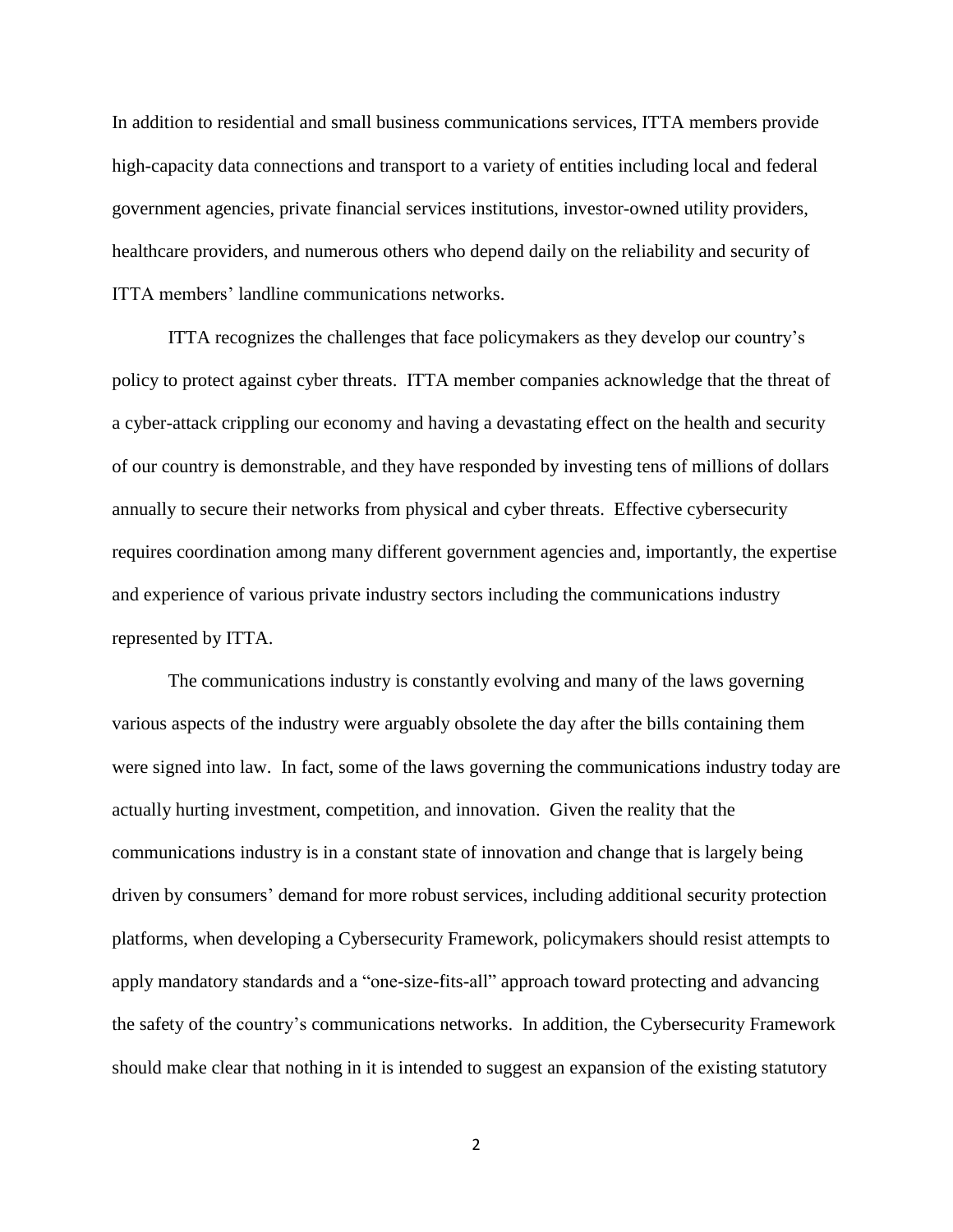authority of any federal agency. Federal agencies, including independent agencies, must operate within the boundaries of their statutory authority when considering regulatory or other actions to address cybersecurity.

Importantly, policymakers should not overlook current voluntary best practices in the communications industry and should resist the temptation to promote or adopt mandatory requirements or standards. The Cybersecurity Framework should facilitate information-sharing between government and the private sector and should encourage widespread intelligencesharing and limit provider exposure when engaging in good faith in such activities.

ITTA recognizes that the Executive Order and, thus, the Cybersecurity Framework cannot provide liability protection as an incentive for the private sector to participate in an information sharing program. To achieve the greatest participation by the private sector, however, ITTA has endorsed federal legislation that would provide liability protection to communications providers in exchange for participating in a voluntary information sharing program between government and the private sector.<sup>4</sup>

## **II. A ONE-SIZE-FITS-ALL APPROACH TO REGULATING CYBERSECURITY WILL COMPROMISE THE GOAL**

America's communications networks can quickly adapt to meet the demands of both business and residential consumers while, at the same time, detecting and resolving cyber threats as they are discovered and become apparent. One of the greatest assets of the broadband components of the nation's communications networks is providers' ability to upgrade and manage their infrastructure to accommodate demand while adding additional security protection capabilities without having to deal with the regulatory burdens often associated with providing more traditional communications services.

 4 *See* H.R. 624, Cyber Intelligence Sharing and Protection Act of 2013 (CISPA).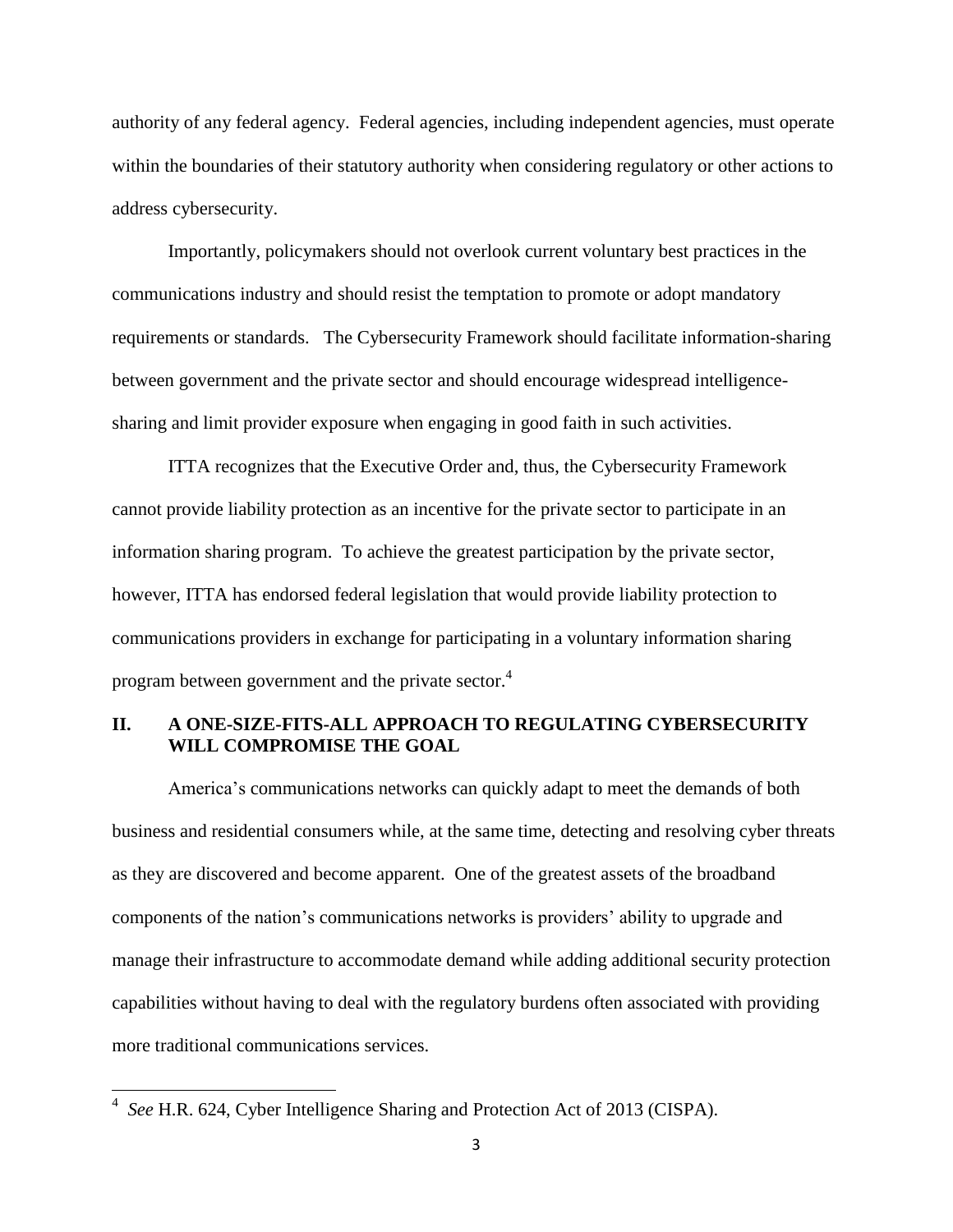ITTA cautions NIST against developing a Cybersecurity Framework that adopts mandatory performance metrics and enforces a one-size-fits-all approach to communications networks. Such an approach would tie the hands of communications providers and diminish the ability they have today to recognize and resolve a cyber-attack in its infancy before major damage can be done. As cautioned by ITTA member CenturyLink in testimony before Congress, "cybersecurity can devolve into a checklist exercise that diverts resources away from effective, evolving protections, into expensive compliance measures that may be already outdated by the time they are implemented."<sup>5</sup>

ITTA commends NIST for its statement that the Framework will incorporate "voluntary consensus standards and industry best practices to the full extent possible and will be consistent with voluntary international consensus-based standards when such international standards will advance the objective of the Executive Order."<sup>6</sup> However, although the NIST references the need for the Framework to be "flexible" and "voluntary," ITTA remains concerned regarding the provision of the Presidential Policy Directive that directs independent regulatory agencies, including the Federal Communications Commission ("FCC"), to exercise their authority and expertise and to partner with the Department of Homeland Security and the Department of State to identify risks and vulnerabilities within the telecommunications sector.<sup>7</sup>

Currently, the FCC's authority to adopt rules mandating certain cybersecurity measures by providers is very circumscribed. However, the parameters of the FCC's authority over the

 $\overline{\phantom{a}}$ 

<sup>&</sup>lt;sup>5</sup> Congressional Testimony by Mr. David Mahon, Chief Security Officer, CenturyLink Communications, Subcommittee on Communications and the Internet Hearing, *Cybersecurity The Pivotal Role of the Communications Network* (March 7, 2012) at p.6.

<sup>6</sup> *RFI*, at 13025.

<sup>7</sup> Presidential Policy Directive/PPD-21, *Critical Infrastructure Security and Resilience* (Feb. 12, 2013) ("PPD-21").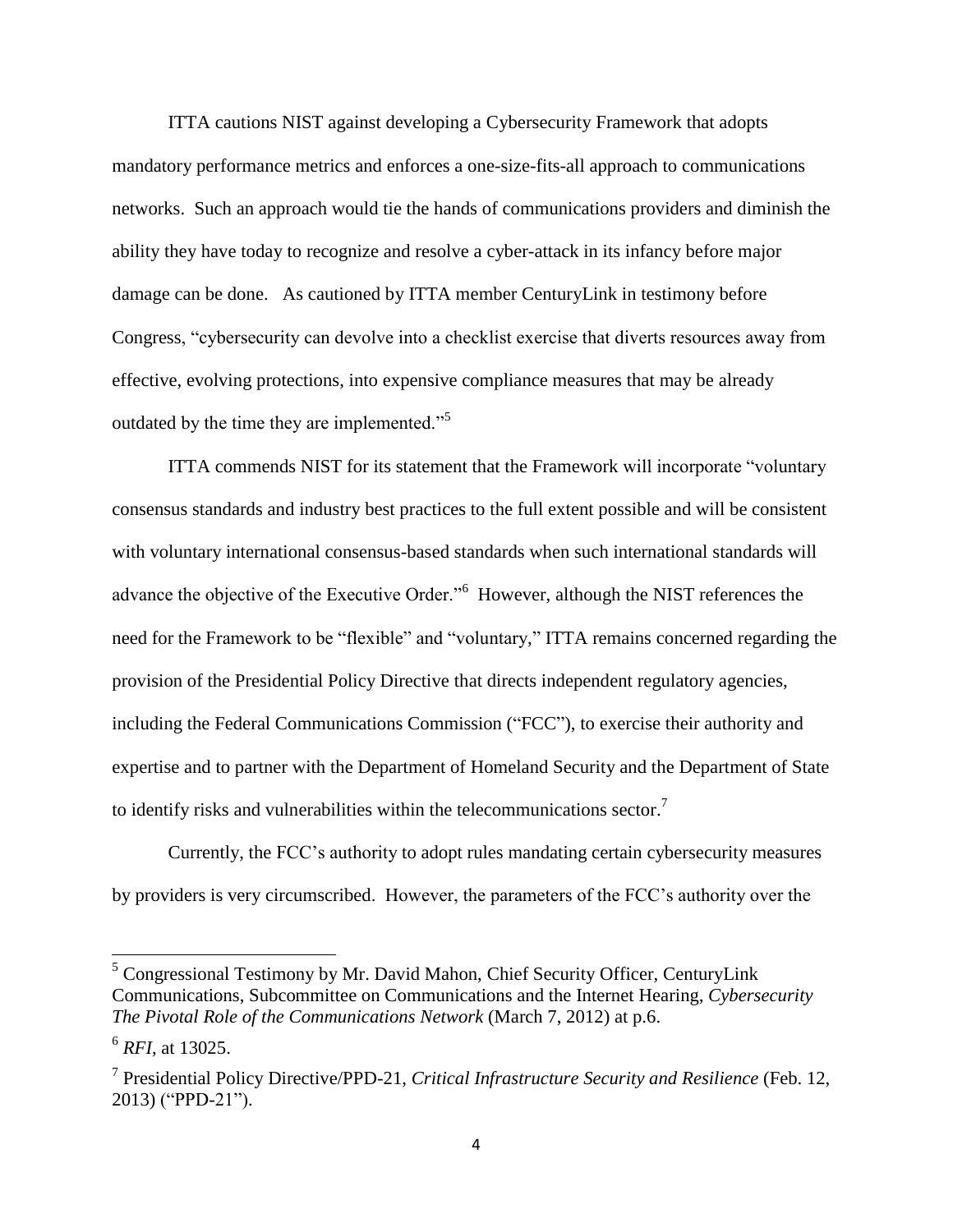Internet is the subject of a pending case before the U.S. Court of Appeals for the District of Columbia<sup>8</sup> and depending upon the outcome of that case, any voluntary cybersecurity standard adopted by the industry could arguably be imposed by the FCC as a mandatory rule. To insure against this possible outcome, ITTA recommends that NIST and the other expert agencies working on creating the Cybersecurity Framework make clear that independent regulatory agencies will not be allowed to mandate or enforce industry best practices or industry standards but instead should foster a collegial, cooperative, and constructive voluntary framework to bring subject matter experts to the discussion table early and often for the betterment of our protection efforts.

Therefore, to better identify and assist NIST in the drafting of the Cybersecurity Framework, ITTA hereby identifies a number of well-recognized and successful frameworks, standards, guidelines, and best practices currently in place to help protect and assist communications providers in protecting their networks from cyber-attacks.

The Communications Security, Reliability and Interoperability Council ("CSRIC") has been a successful example of various industry participants coming together to identify potential solutions and create a beneficial set of voluntary best practices to advise and provide recommendations to the FCC on protecting consumers from cyber threats. In March 2011, CSRIC Working Group 2A produced a final report detailing cybersecurity best practices.<sup>9</sup>

 8 *Verizon v. FCC*, No 11-355 (D.C. Cir.).

<sup>9</sup> CSRIC Working Group 2A Final Report, *Cyber Security Best Practices* (Mar. 2011), available at

[http://transition.fcc.gov/bureaus/pshs/advisory/csric3/CSRIC\\_III\\_WG2A\\_Report\\_Cyber\\_Securit](http://transition.fcc.gov/bureaus/pshs/advisory/csric3/CSRIC_III_WG2A_Report_Cyber_Security_Best_Practices.pdf) [y\\_Best\\_Practices.pdf.](http://transition.fcc.gov/bureaus/pshs/advisory/csric3/CSRIC_III_WG2A_Report_Cyber_Security_Best_Practices.pdf)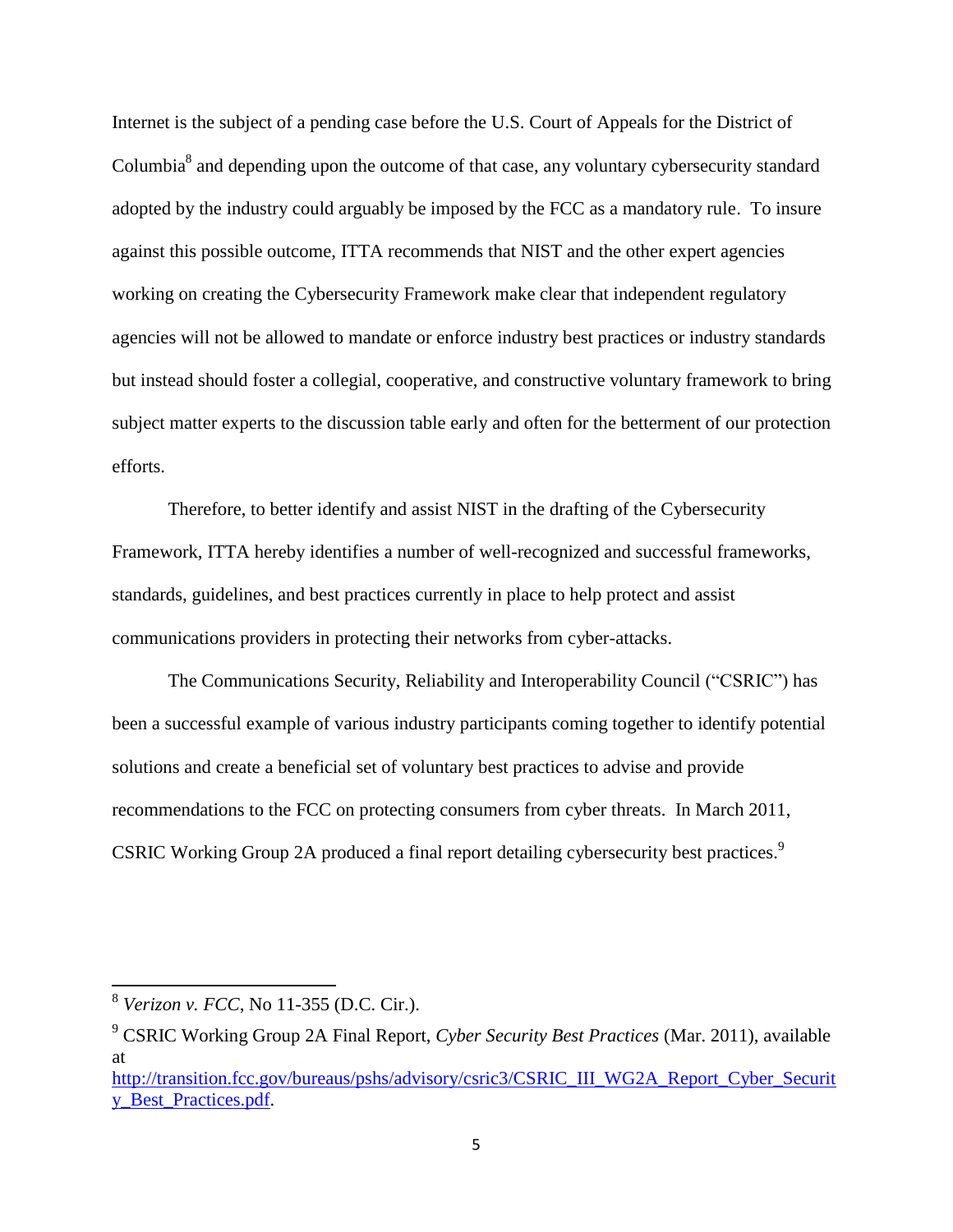In addition, ITTA members have identified a number of internal procedures with regard to security governance that are consistent with or conform to ISO 27001<sup>10</sup> and NIST 800-53.<sup>11</sup> Examples include, but are not limited to, constant network monitoring on a real-time basis to identify potential threats to customers or to the network and processes for eliminating identified cybersecurity risks as they become apparent. In addition, all new network elements and their configurations undergo a rigorous security testing review before being deployed in the network and ITTA members place important network elements in locations that have appropriate physical security controls.

Finally, what is perhaps most important but the hardest to effectively and efficiently influence is proactive consumer education and awareness. ITTA members respect and protect the privacy of their customers with vigor while remaining compliant with applicable local, state, and federal law. Education of the public regarding cyber threats is often a joint public service project coordinated by ITTA members and local businesses, news publications, and through local and federal public safety and regulatory agencies (including the FCC). Therefore, ITTA recommends that NIST, when developing the Cybersecurity Framework, consider the importance and costs associated with consumer education of the potential threats of a cyber-attack and find opportunities to partner in educating consumers on basic "house cleaning" procedures they can perform on their computers and networks to mitigate potential cyber-attacks.

Many of the critical infrastructure customers served by ITTA members, including private financial institutions, investor-owned utility providers, and local, state, and federal government

 $\overline{\phantom{a}}$ 

<sup>11</sup> National Institute of Standards and Technology, *Recommended Security Controls for Federal Information Systems and Organization* (Aug. 2009), available at [http://csrc.nist.gov/publications/nistpubs/800-53-Rev3/sp800-53-rev3-final\\_updated-errata\\_05-](http://csrc.nist.gov/publications/nistpubs/800-53-Rev3/sp800-53-rev3-final_updated-errata_05-01-2010.pdf) [01-2010.pdf.](http://csrc.nist.gov/publications/nistpubs/800-53-Rev3/sp800-53-rev3-final_updated-errata_05-01-2010.pdf)

<sup>&</sup>lt;sup>10</sup> International Organization for Standardization ("ISO"), available at [http://www.17799.com/.](http://www.17799.com/)